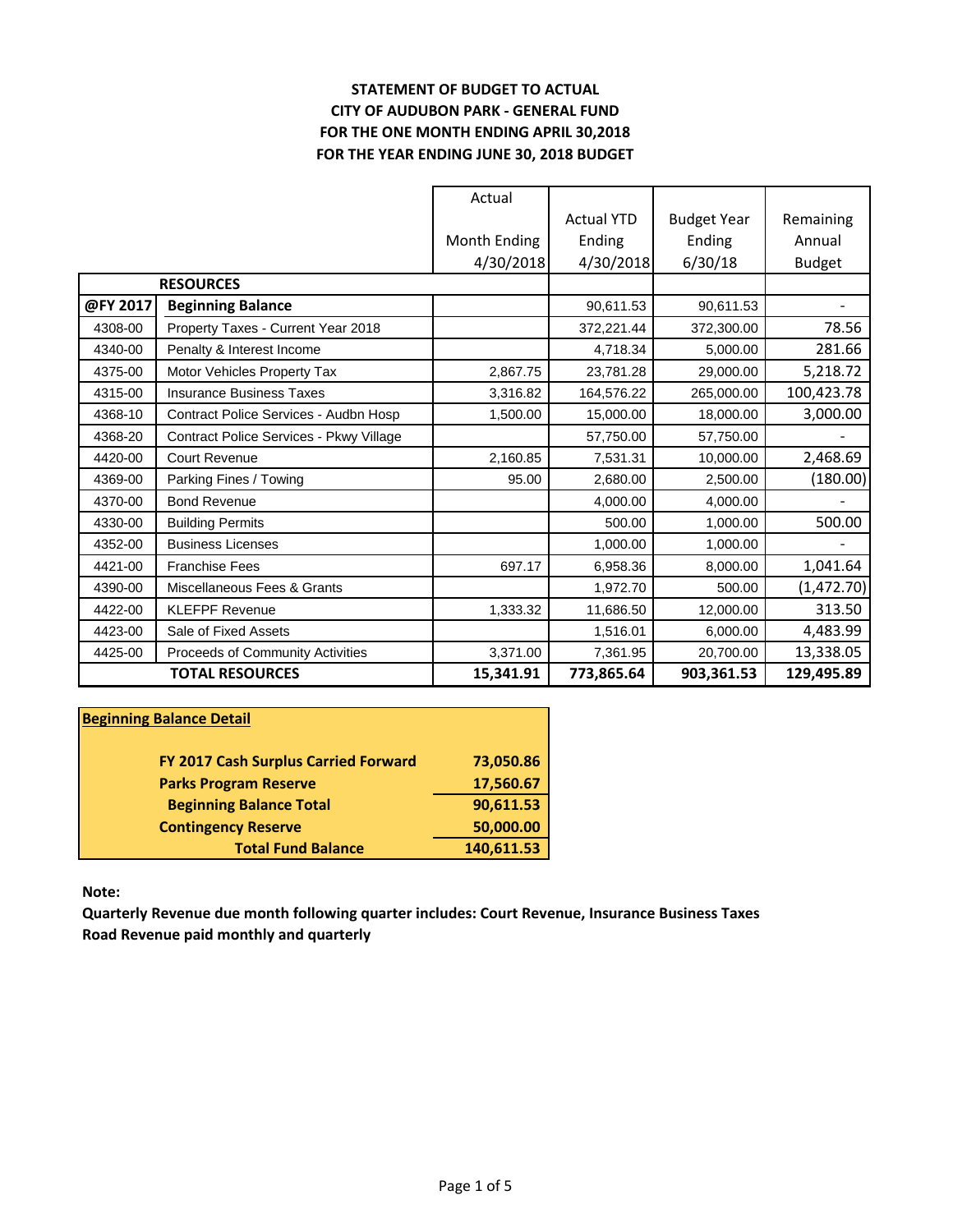## **STATEMENT OF BUDGET TO ACTUAL CITY OF AUDUBON PARK - GENERAL FUND FOR THE ONE MONTH ENDING APRIL 30,2018 FOR THE YEAR ENDING JUNE 30, 2018 BUDGET**

|         |                                                      | Actual                 |                         |                         |               |
|---------|------------------------------------------------------|------------------------|-------------------------|-------------------------|---------------|
|         |                                                      |                        | <b>Actual YTD</b>       | <b>Budget Year</b>      | Remaining     |
|         |                                                      | Month Ending           | Ending                  | Ending                  | Annual        |
|         |                                                      | 4/30/2018              | 4/30/2018               | 6/30/18                 | <b>Budget</b> |
|         |                                                      |                        |                         |                         |               |
|         | <b>APPROPRIATIONS</b>                                |                        |                         |                         |               |
|         | <b>Public Administration</b>                         |                        |                         |                         |               |
| 5300-00 | <b>Administrative Costs</b>                          | 479.40                 | 4,241.45                | 5,000.00                | 758.55        |
| 5504-00 | Supplies & Equipment                                 | 158.46                 | 2,036.80                | 25,000.00               | 22,963.20     |
| 5500-00 | Repairs & Maintenance                                | 1,028.00               | 9,429.22                | 16,000.00               | 6,570.78      |
| 6500-00 | Utitlities - LG&E, Water, etc.                       | 7,684.42               | 39,000.29               | 45,000.00               | 5,999.71      |
| 5015-00 | Property Insurance                                   |                        |                         | 954.62                  | 954.62        |
| 5020-00 | Liability Insurance                                  |                        |                         | 5,881.46                | 5,881.46      |
| 5350-00 | <b>Administrative Salaries</b>                       | 3,819.19               | 38,944.15               | 55,000.00               | 16,055.85     |
| 5004-00 | Payroll Expense - SS / Medicare                      | 292.17                 | 2,979.23                | 4,207.50                | 1,228.27      |
| 5005-00 | <b>Workers' Compensation Insurance</b>               |                        |                         | 270.56                  | 270.56        |
| 5010-00 | Unemployment Reserve - 12%                           |                        | 314.46                  | 545.68                  | 231.22        |
| 5200-00 | <b>City Attorney</b>                                 | 144.82                 | 7,851.34                | 25,000.00               | 17,148.66     |
| 5710-00 | Auditing                                             |                        | 6,400.00                | 6,000.00                | (400.00)      |
| 5740-00 | <b>Property Valuation</b>                            |                        |                         | 6,200.00                | 6,200.00      |
| 5527-00 | <b>Codification of Ordinances</b>                    |                        |                         | 3,200.00                | 3,200.00      |
|         |                                                      |                        |                         |                         |               |
|         | <b>Total Public Administration</b>                   | 13,606.46              | 111,196.94              | 198,259.82              | 87,062.88     |
|         |                                                      |                        |                         |                         |               |
|         | <b>Contingency Reserve</b>                           |                        |                         | 50,000.00               | 50,000.00     |
|         |                                                      |                        |                         |                         |               |
|         | <b>Public Works</b>                                  |                        |                         |                         |               |
| 5452-10 | Supplies & Equipment                                 | 289.89                 | 2,513.03                | 5,000.00                | 2,486.97      |
| 5457-10 | Fuel                                                 | 249.15                 | 2,250.05                | 3,000.00                | 749.95        |
| 5410-10 | Maintenance                                          | 271.42                 | 1,031.53                | 1,500.00                | 468.47        |
| 5480-10 | Property Insurance                                   |                        |                         | 333.48                  | 333.48        |
| 5485-10 | Liability Insurance                                  |                        |                         | 534.68                  | 534.68        |
| 5490-10 | Auto Insurance                                       |                        |                         | 2,469.50                | 2,469.50      |
| 5450-10 | Works Dept. - Salaries                               | 2,400.00               | 25,200.00               | 31,200.00               | 6,000.00      |
| 5465-10 | Payroll taxes                                        | 183.60                 | 1,927.80                | 2,386.80                | 459.00        |
| 5470-10 | Unemployment reserve - 9%                            | 108.62                 | 344.47                  | 337.13                  | (7.34)        |
| 5475-10 | <b>Workers' Compensation Insurance</b>               |                        |                         | 2,931.59                | 2,931.59      |
| 5454-10 | <b>Public Facilities</b>                             |                        |                         | 25,000.00               | 25,000.00     |
| 5453-10 | Parks & Recreation                                   | 2,222.68               | 7,939.04                | 24,700.00               | 16,760.96     |
| 5455-10 | Forest Management                                    | 804.67                 | 11,803.45               | 31,040.00               | 19,236.55     |
| 6300-10 | Public Gardens (Garden Club Grant)                   |                        | 3,500.00                | 3,500.00                |               |
| 1112    | Road Fund Replenishment<br><b>Total Public Works</b> | 64,096.83<br>70,626.86 | 64,096.83<br>120,606.20 | 64,096.83<br>198,030.01 | 77,423.81     |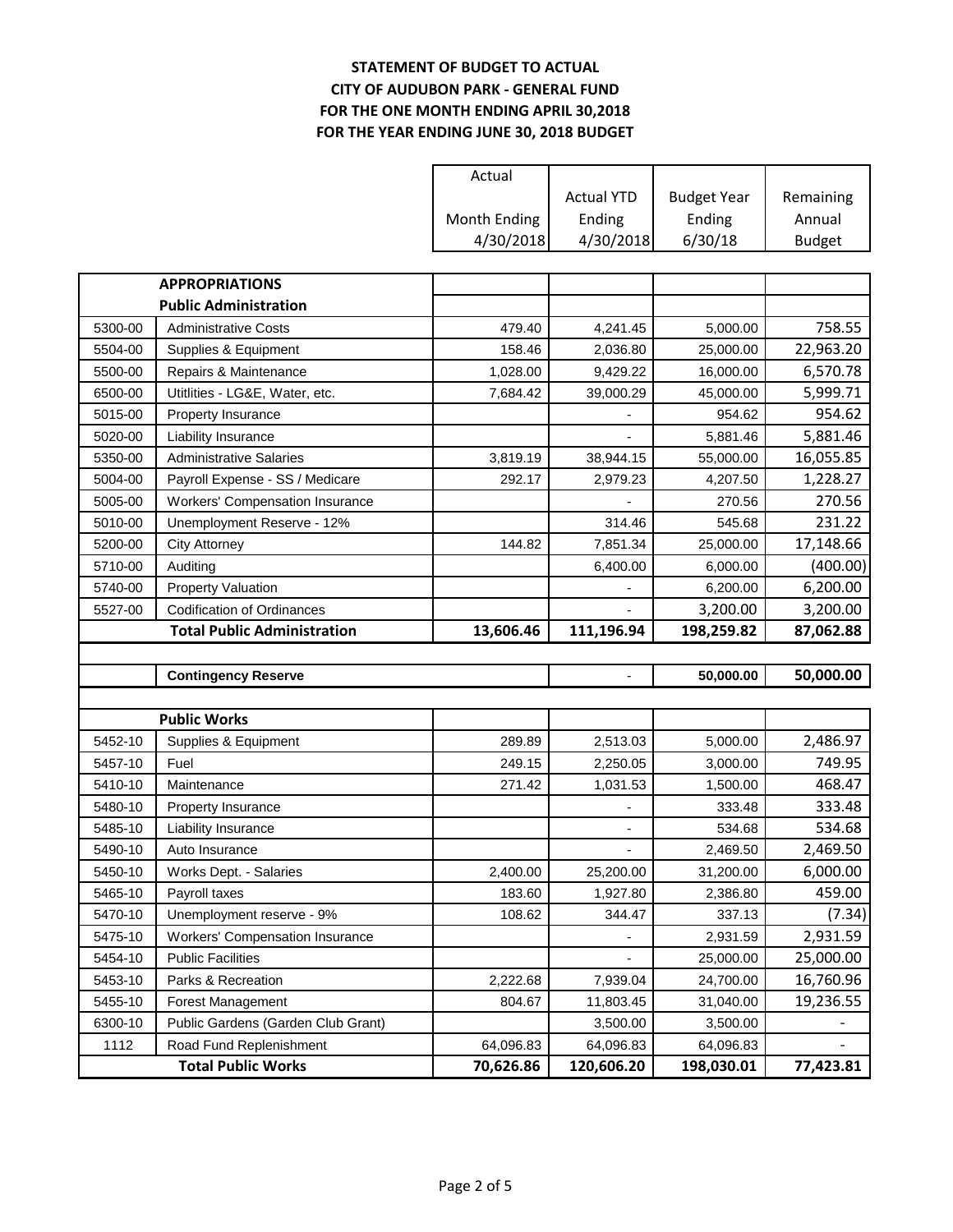# **STATEMENT OF BUDGET TO ACTUAL CITY OF AUDUBON PARK - GENERAL FUND FOR THE ONE MONTH ENDING APRIL 30,2018 FOR THE YEAR ENDING JUNE 30, 2018 BUDGET**

|         |                                        | Actual       |                   |                    |               |
|---------|----------------------------------------|--------------|-------------------|--------------------|---------------|
|         |                                        |              | <b>Actual YTD</b> | <b>Budget Year</b> | Remaining     |
|         |                                        | Month Ending | Ending            | Ending             | Annual        |
|         |                                        | 4/30/2018    | 4/30/2018         | 6/30/18            | <b>Budget</b> |
|         | <b>Public Safety</b>                   |              |                   |                    |               |
| 6130-20 | Supplies                               | 37.55        | 1,029.65          | 1,000.00           | (29.65)       |
| 6140-20 | Equipment                              | 5,364.98     | 19,018.28         | 20,762.00          | 1,743.72      |
| 6110-20 | Fuel                                   | 1,187.24     | 11,125.23         | 16,000.00          | 4,874.77      |
| 6100-20 | Maintenance                            | 1,370.73     | 8,192.06          | 10,000.00          | 1,807.94      |
| 6175-20 | Property Insurance                     |              |                   | 1,714.64           | 1,714.64      |
| 6180-20 | <b>Liability Insurance</b>             |              | ٠                 | 25,587.77          | 25,587.77     |
| 6185-20 | Auto Insurance                         |              | ۰.                | 7,338.26           | 7,338.26      |
| 6150-20 | <b>Public Safety Salaries</b>          | 23,688.41    | 243,928.50        | 299,347.00         | 55,418.50     |
| 6160-20 | Payroll Taxes                          | 1,914.16     | 19,531.39         | 22,900.05          | 3,368.66      |
| 6170-20 | <b>Workers' Compensation Insurance</b> |              |                   | 23,785.12          | 23,785.12     |
| 6165-20 | Unemployment Reserve - 79%             | 953.46       | 3,023.73          | 3,076.19           | 52.46         |
| 6155-20 | <b>KLEFPF/KACP Accreditation</b>       | 1,333.32     | 11,383.89         | 12,000.00          | 616.11        |
|         | <b>Total Public Safety</b>             | 35,849.85    | 317,232.73        | 443,511.03         | 126,278.30    |
|         |                                        |              |                   |                    |               |
|         | <b>TOTAL EXPENSES</b>                  | 120,083.17   | 549,035.87        | 889,800.86         | 340,764.99    |

**Note:**

**Quarterly Payments include: Unemployment Insurance**

**Worker's Compensation audit and final payment settlement occurs after the fiscal year end**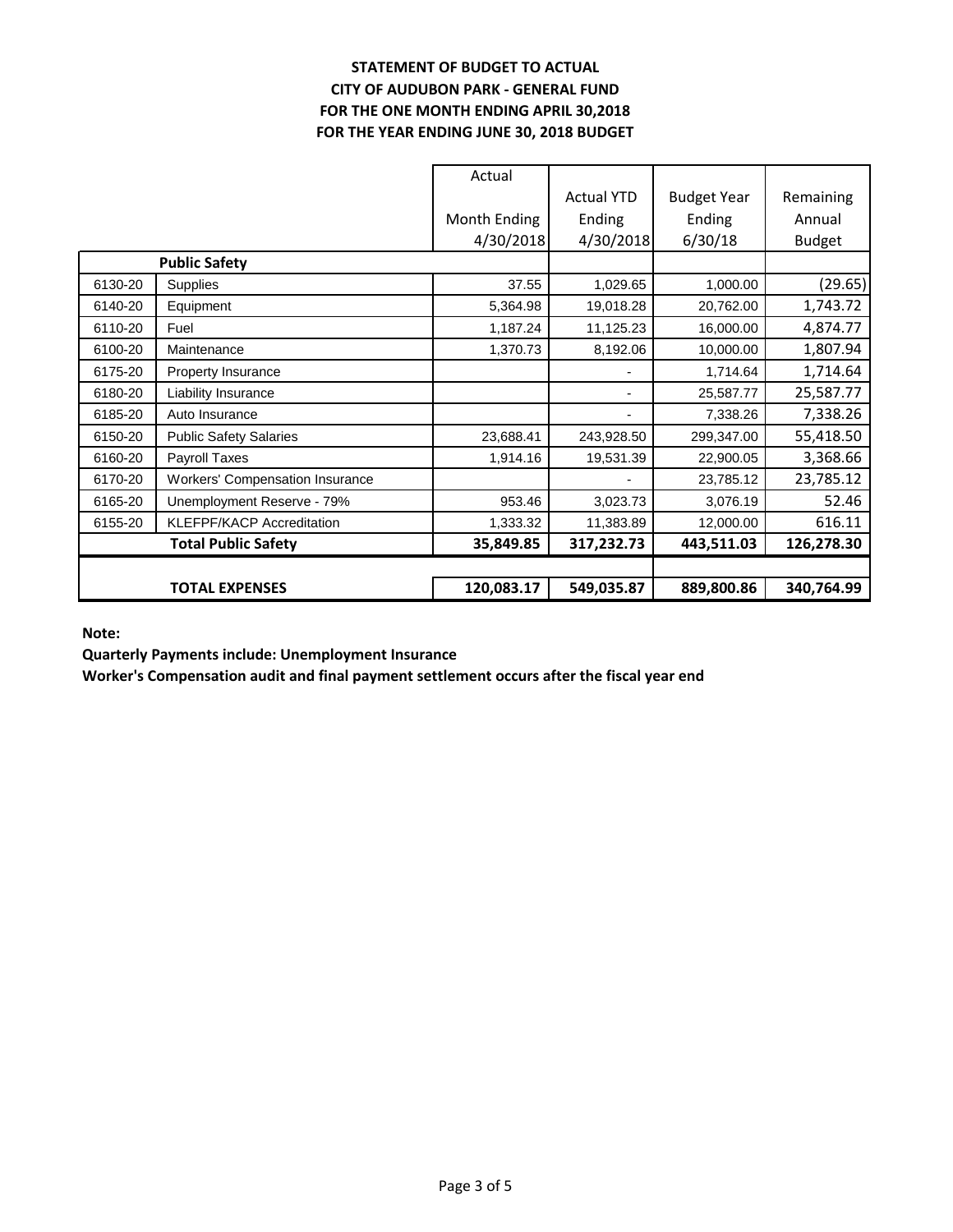# **BUDGET TO ACTUAL ANALYSIS CITY OF AUDUBON PARK - SANITATION FUND FOR THE YEAR ENDING JUNE 30, 2018 BUDGET FOR THE ONE MONTH ENDING APRIL 30, 2018**

| Actual       |                   |                    |               |
|--------------|-------------------|--------------------|---------------|
|              | <b>Actual YTD</b> | <b>Budget Year</b> | Remaining     |
| Month Ending | Ending            | Ending             | Annual        |
| 4/30/2018    | 4/30/2018         | 6/30/18            | <b>Budget</b> |

|         | <b>RESOURCES</b>                 |           |            |            |           |
|---------|----------------------------------|-----------|------------|------------|-----------|
|         | Beginning Storm Damage Reserve   |           | 35,769.85  | 35,769.85  |           |
| 4329-16 | Waste Mgmt Fee                   |           | 138,597.35 | 138,730.06 | 132.71    |
|         | <b>TOTAL RESOURCES</b>           |           | 174,367.20 | 174,499.91 | 132.71    |
|         | <b>APPROPRIATIONS</b>            |           |            |            |           |
| 6600-40 | <b>Waste Collection Contract</b> | 10,701.47 | 105,373.10 | 125,851.80 | 20,478.70 |
| 6602-40 | <b>Storm Damage</b>              |           | 1,600.00   | 48,648.11  | 47,048.11 |
|         |                                  |           |            |            |           |

**TOTAL EXPENSES** 10,701.47 106,973.10 174,499.91 67,526.81

| <b>NOTE:</b>                           |           |
|----------------------------------------|-----------|
| <b>Storm Damage Reserve</b>            |           |
| Storm Damage Reserve 2015              | 12,186.76 |
| Storm Damage Reserve 2016              | 12,764.96 |
| Storm Damage Reserve 2017 (total)      | 10,818.13 |
|                                        |           |
| <b>Balance of Storm Damage Reserve</b> | 35,769.85 |